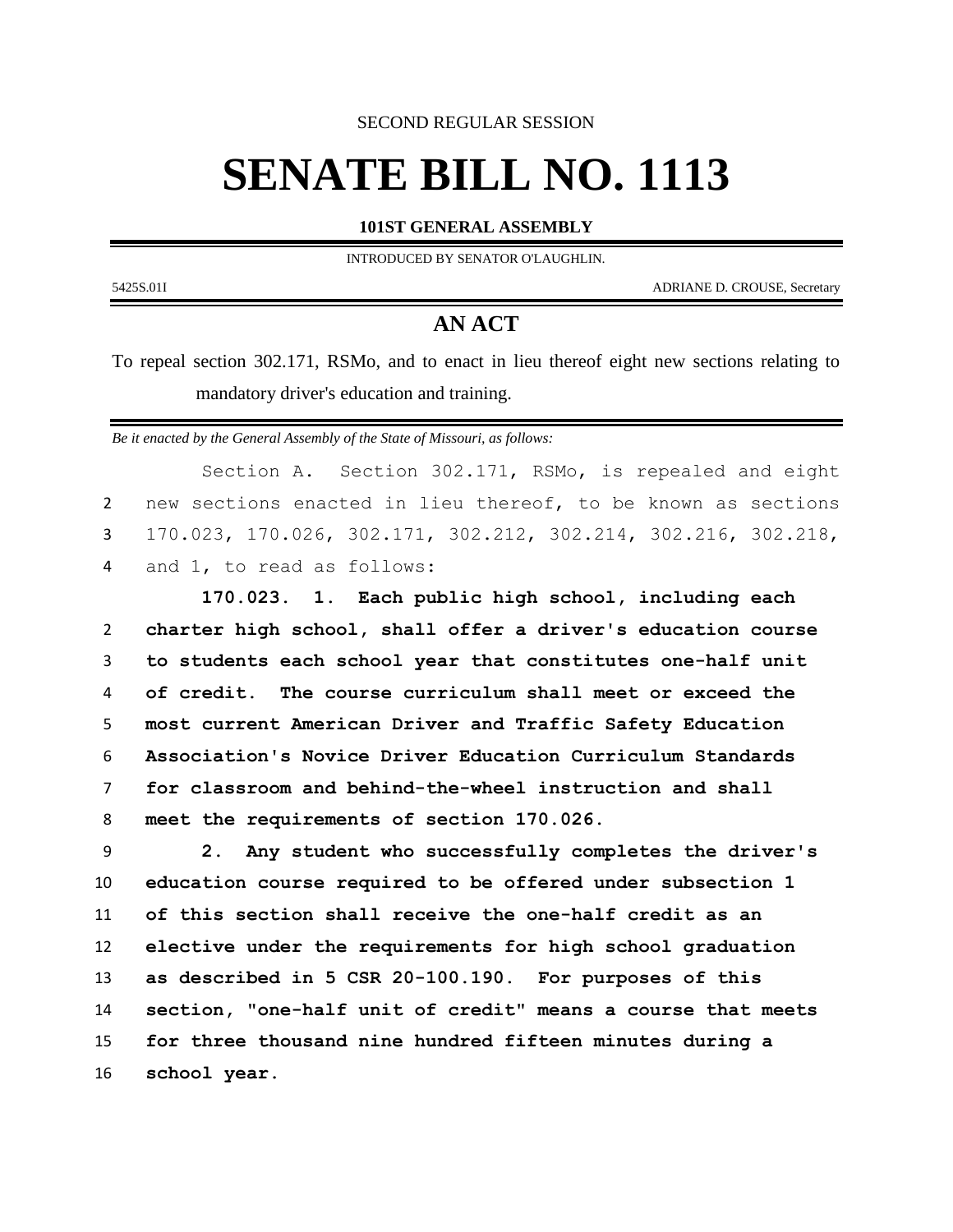**3. Students shall not be required to complete the driver's education course described under subsection 1 of this section in order to graduate from high school.**

 **4. Any student who successfully completes the driver's education course required to be offered under subsection 1 of this section shall be issued a certificate of completion by the public high school, and the school shall submit the student's name to the department of revenue. A student's successful completion of the driver's education course shall satisfy the driver's education requirement established under section 302.212.**

 **170.026. 1. Driver's education courses required to be offered under section 170.023 shall consist of instruction and curriculum that meet or exceed the most current American Driver and Traffic Safety Education Association's Novice Driver Education Curriculum Standards.**

 **2. To be qualified as a classroom driver's education instructor, a person shall have satisfied the educational requirements for a teaching license at the elementary or secondary level and hold an additional endorsement to teach driver's education in this state.**

 **3. Prior to August 1, 2023, the Missouri highways and transportation commission shall establish a driver's education curriculum certification process for public schools required to offer driver's education courses under section 170.023. Upon certification by the commission, a public high school's driver's education program shall be placed on the approved driver's education list compiled by the Missouri highways and transportation commission and submitted to the department of revenue. A student's successful completion of an approved driver's education**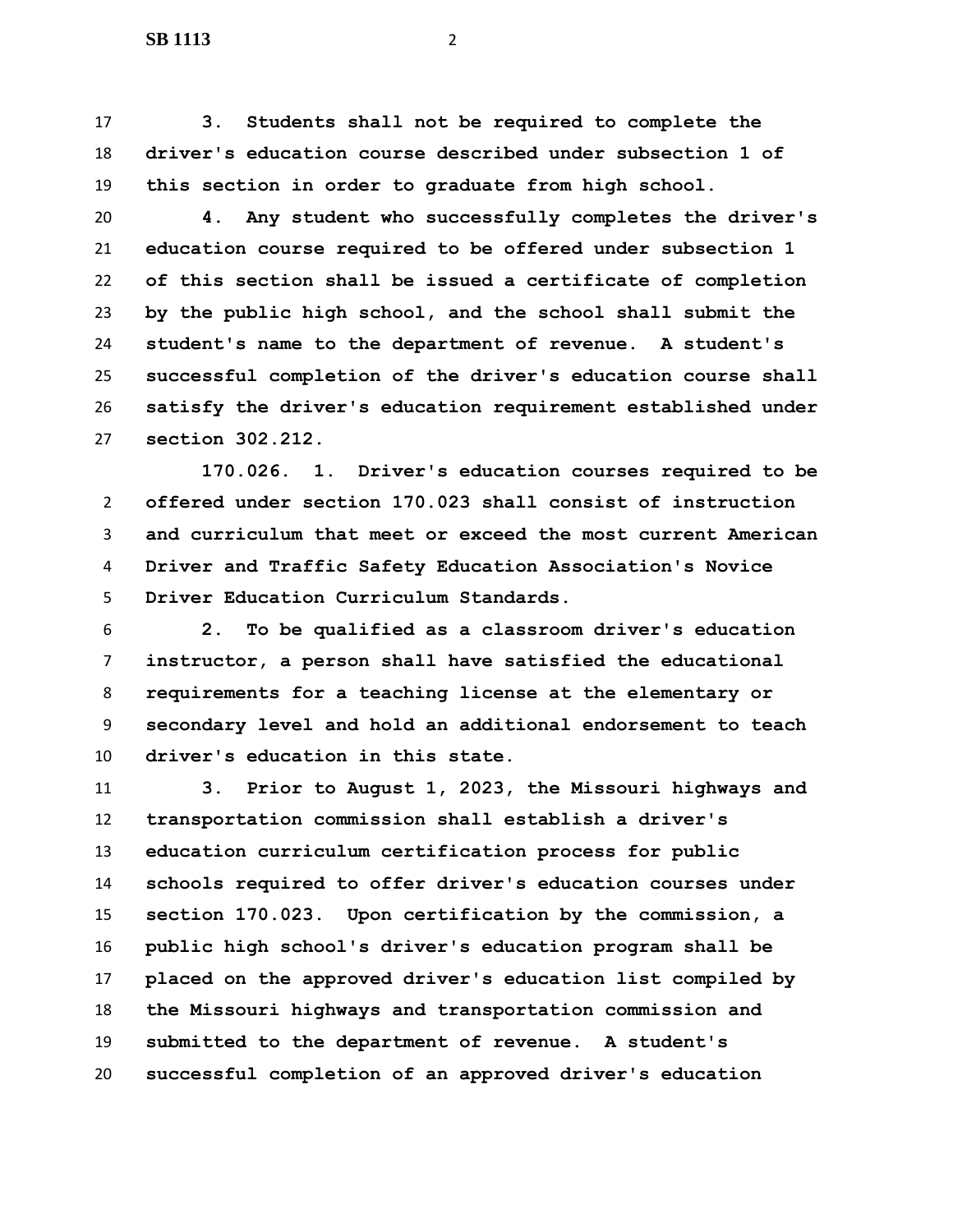**course shall satisfy the driver's education licensing requirement established under section 302.212.**

 **4. The state board of education in consultation with the department of transportation may promulgate rules to implement the provisions of section 170.023 and this section. Any rule or portion of a rule, as that term is defined in section 536.010, that is created under the authority delegated in section 170.023 and this section shall become effective only if it complies with and is subject to all of the provisions of chapter 536 and, if applicable, section 536.028. The provisions of section 170.023, this section, and chapter 536 are nonseverable, and if any of the powers vested with the general assembly pursuant to chapter 536 to review, to delay the effective date, or to disapprove and annul a rule are subsequently held unconstitutional, then the grant of rulemaking authority and any rule proposed or adopted after August 28, 2022, shall be invalid and void.**

 302.171. 1. The director shall verify that an applicant for a driver's license is a Missouri resident or national of the United States or a noncitizen with a lawful immigration status, and a Missouri resident before accepting the application. The director shall not issue a driver's license for a period that exceeds the duration of an applicant's lawful immigration status in the United States. The director may establish procedures to verify the Missouri residency or United States naturalization or lawful immigration status and Missouri residency of the applicant and establish the duration of any driver's license issued under this section. An application for a license shall be made upon an approved form furnished by the director. Every application shall state the full name, Social Security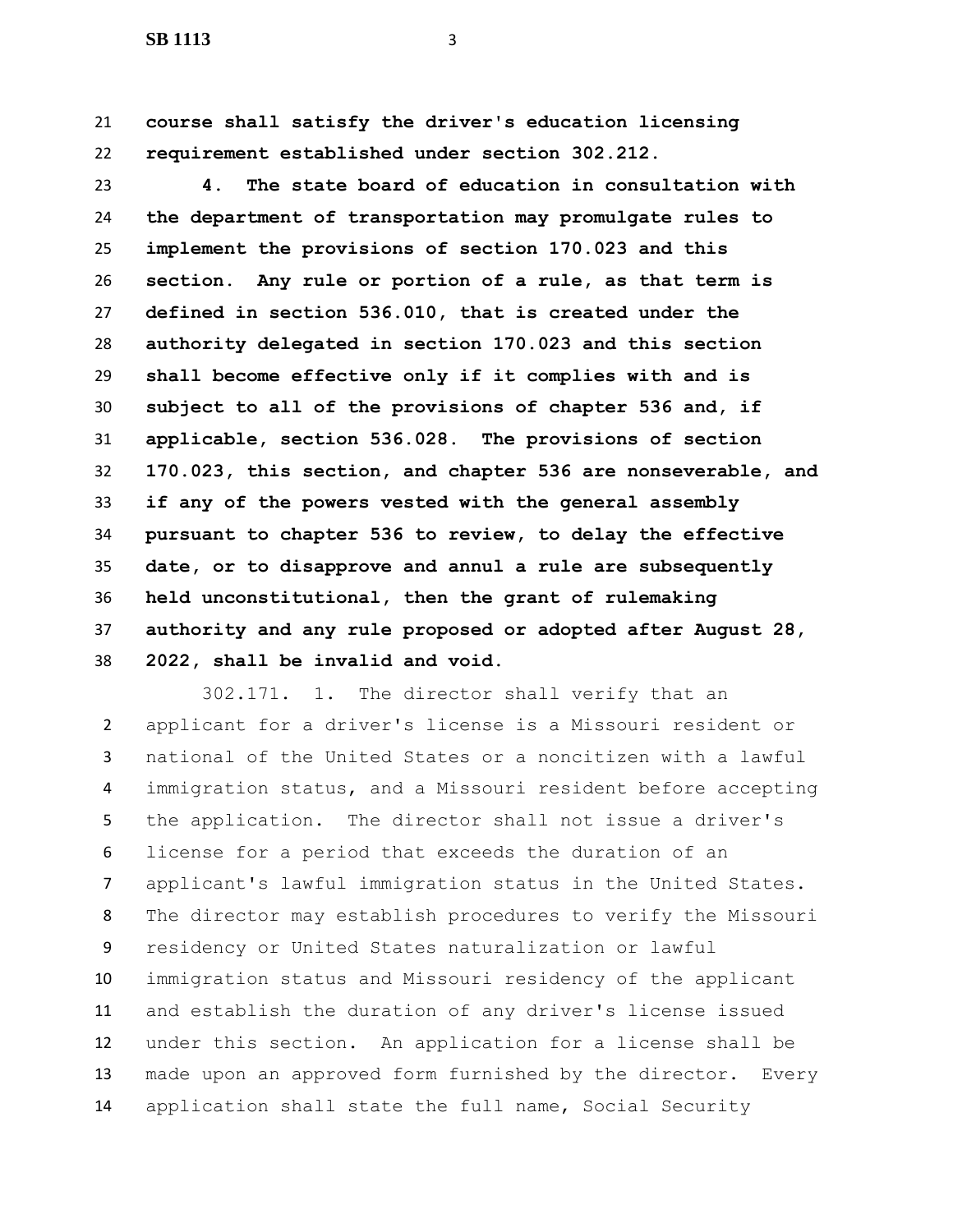number, age, height, weight, color of eyes, sex, residence, mailing address of the applicant, and the classification for which the applicant has been licensed, and, if so, when and by what state, and whether or not such license has ever been suspended, revoked, or disqualified, and, if revoked, suspended or disqualified, the date and reason for such suspension, revocation or disqualification and whether the applicant is making a one dollar donation to promote an organ donation program as prescribed in subsection 2 **of this section**, to promote a blindness education, screening and treatment program as prescribed in subsection 3 **of this section**, or the Missouri medal of honor recipients fund prescribed in subsection 4 of this section. A driver's license, nondriver's license, or instruction permit issued under this chapter shall contain the applicant's legal name as it appears on a birth certificate or as legally changed through marriage or court order. No name change by common usage based on common law shall be permitted. The application shall also contain such information as the director may require to enable the director to determine the applicant's qualification for driving a motor vehicle; and shall state whether or not the applicant has been convicted in this or any other state for violating the laws of this or any other state or any ordinance of any municipality, relating to driving without a license, careless driving, or driving while intoxicated, or failing to stop after an accident and disclosing the applicant's identity, or driving a motor vehicle without the owner's consent. The application shall contain a certification by the applicant as to the truth of the facts stated therein. Every person who applies for a license to operate a motor vehicle who is less than twenty-one years of age shall be provided with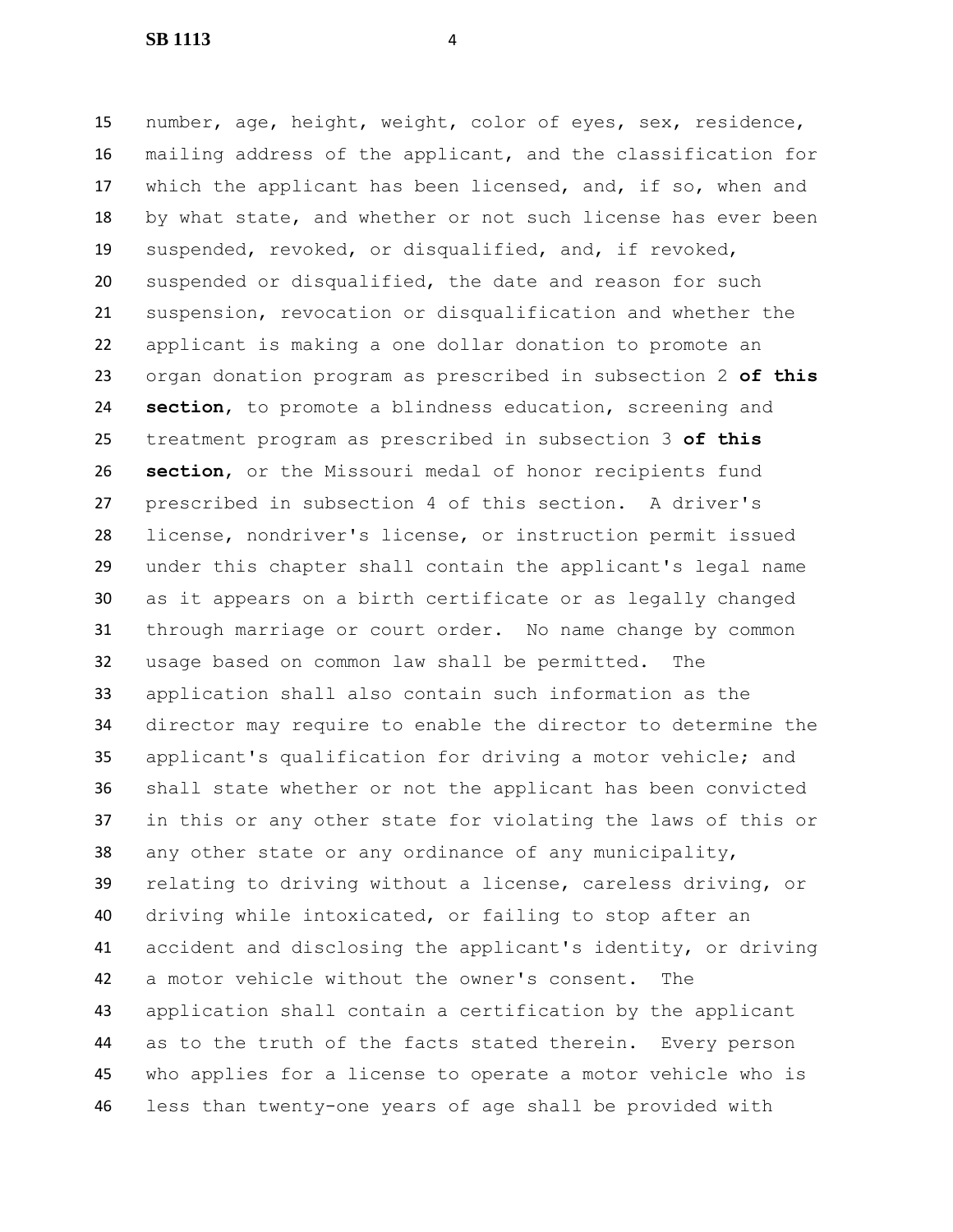educational materials relating to the hazards of driving while intoxicated, including information on penalties imposed by law for violation of the intoxication-related offenses of the state. Beginning January 1, 2001, if the applicant is less than eighteen years of age, the applicant must comply with all requirements for the issuance of an intermediate driver's license pursuant to section 302.178. For persons mobilized and deployed with the United States Armed Forces, an application under this subsection shall be considered satisfactory by the department of revenue if it is signed by a person who holds general power of attorney executed by the person deployed, provided the applicant meets all other requirements set by the director. **Beginning January 1, 2024, if the applicant has never held a driver's license issued by the state of Missouri or any other state or territory of the United States or foreign country, the applicant shall successfully complete a driver's education program approved by the Missouri highways and transportation commission as required under section 302.212.**

 2. An applicant for a license may make a donation of one dollar to promote an organ donor program. The director of revenue shall collect the donations and deposit all such donations in the state treasury to the credit of the organ donor program fund established in sections 194.297 to 194.304. Moneys in the organ donor program fund shall be used solely for the purposes established in sections 194.297 to 194.304 except that the department of revenue shall retain no more than one percent for its administrative costs. The donation prescribed in this subsection is voluntary and may be refused by the applicant for the license at the time of issuance or renewal of the license. The director shall make available an informational booklet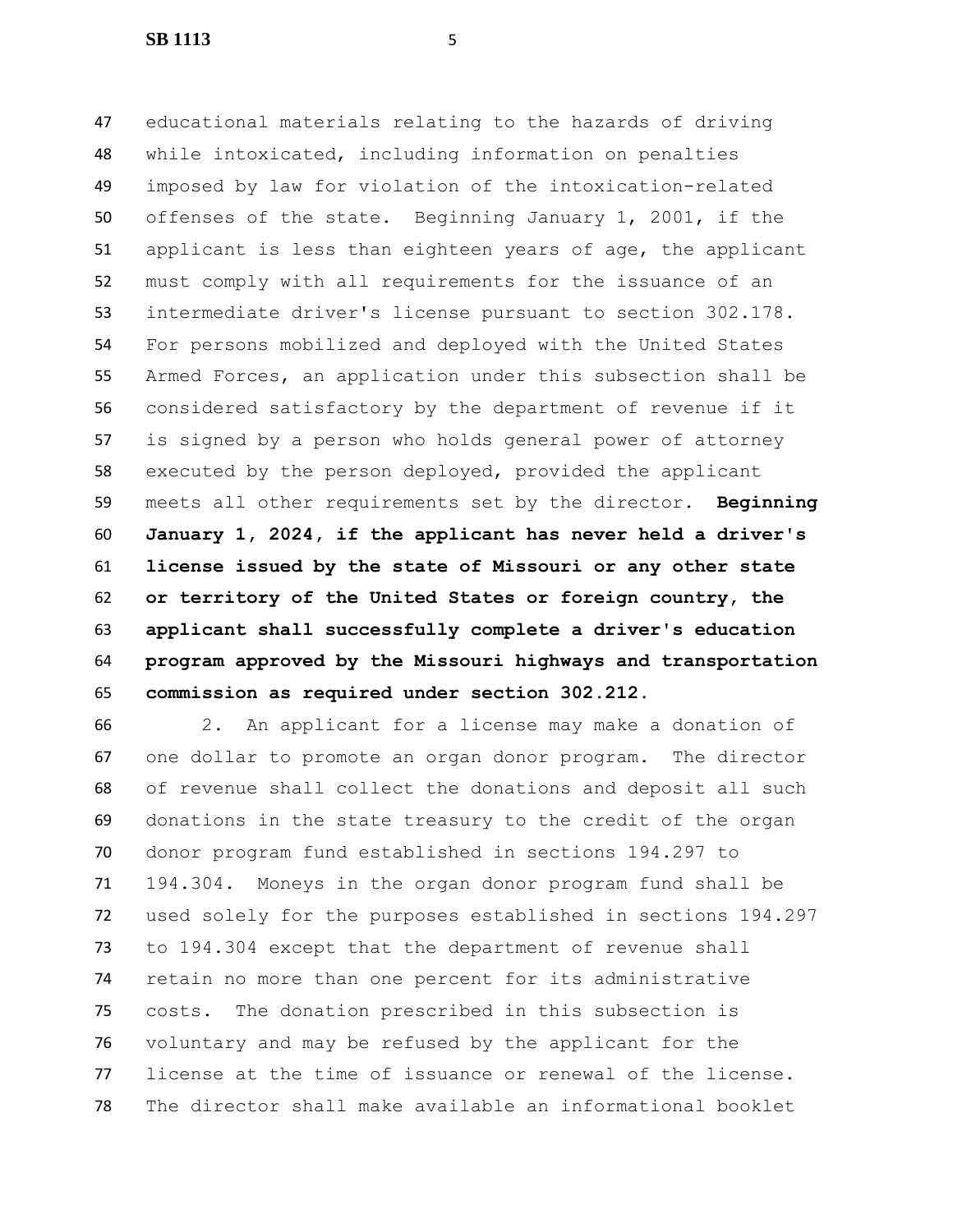or other informational sources on the importance of organ and tissue donations to applicants for licensure as designed by the organ donation advisory committee established in sections 194.297 to 194.304. The director shall inquire of each applicant at the time the licensee presents the completed application to the director whether the applicant is interested in making the one dollar donation prescribed in this subsection and whether the applicant is interested in inclusion in the organ donor registry and shall also specifically inform the licensee of the ability to consent to organ donation by placing a donor symbol sticker authorized and issued by the department of health and senior services on the back of his or her driver's license or identification card as prescribed by subdivision (1) of subsection 1 of section 194.225. A symbol may be placed on the front of the license or identification card indicating the applicant's desire to be listed in the registry at the applicant's request at the time of his or her application for a driver's license or identification card, or the applicant may instead request an organ donor sticker from the department of health and senior services by application on the department of health and senior services' website. Upon receipt of an organ donor sticker sent by the department of health and senior services, the applicant shall place the sticker on the back of his or her driver's license or identification card to indicate that he or she has made an anatomical gift. The director shall notify the department of health and senior services of information obtained from applicants who indicate to the director that they are interested in registry participation, and the department of health and senior services shall enter the complete name, address, date of birth, race, gender and a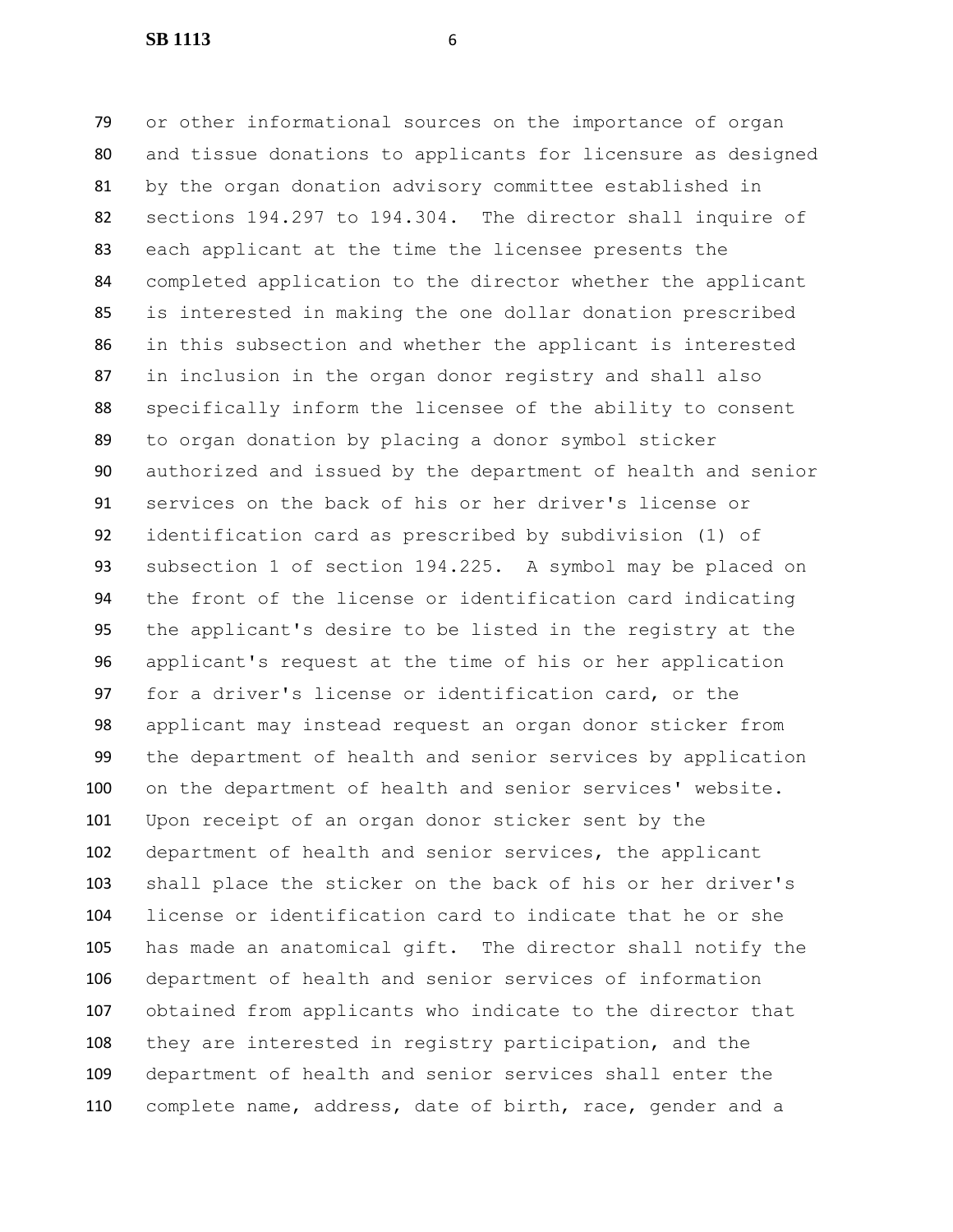unique personal identifier in the registry established in subsection 1 of section 194.304.

 3. An applicant for a license may make a donation of one dollar to promote a blindness education, screening and treatment program. The director of revenue shall collect the donations and deposit all such donations in the state treasury to the credit of the blindness education, screening and treatment program fund established in section 209.015. Moneys in the blindness education, screening and treatment program fund shall be used solely for the purposes established in section 209.015; except that the department of revenue shall retain no more than one percent for its administrative costs. The donation prescribed in this subsection is voluntary and may be refused by the applicant for the license at the time of issuance or renewal of the license. The director shall inquire of each applicant at the time the licensee presents the completed application to the director whether the applicant is interested in making the one dollar donation prescribed in this subsection.

 4. An applicant for registration may make a donation of one dollar to the Missouri medal of honor recipients fund. The director of revenue shall collect the donations and deposit all such donations in the state treasury to the credit of the Missouri medal of honor recipients fund as established in section 226.925. Moneys in the medal of honor recipients fund shall be used solely for the purposes established in section 226.925, except that the department of revenue shall retain no more than one percent for its administrative costs. The donation prescribed in this subsection is voluntary and may be refused by the applicant for registration at the time of issuance or renewal. The director shall inquire of each applicant at the time the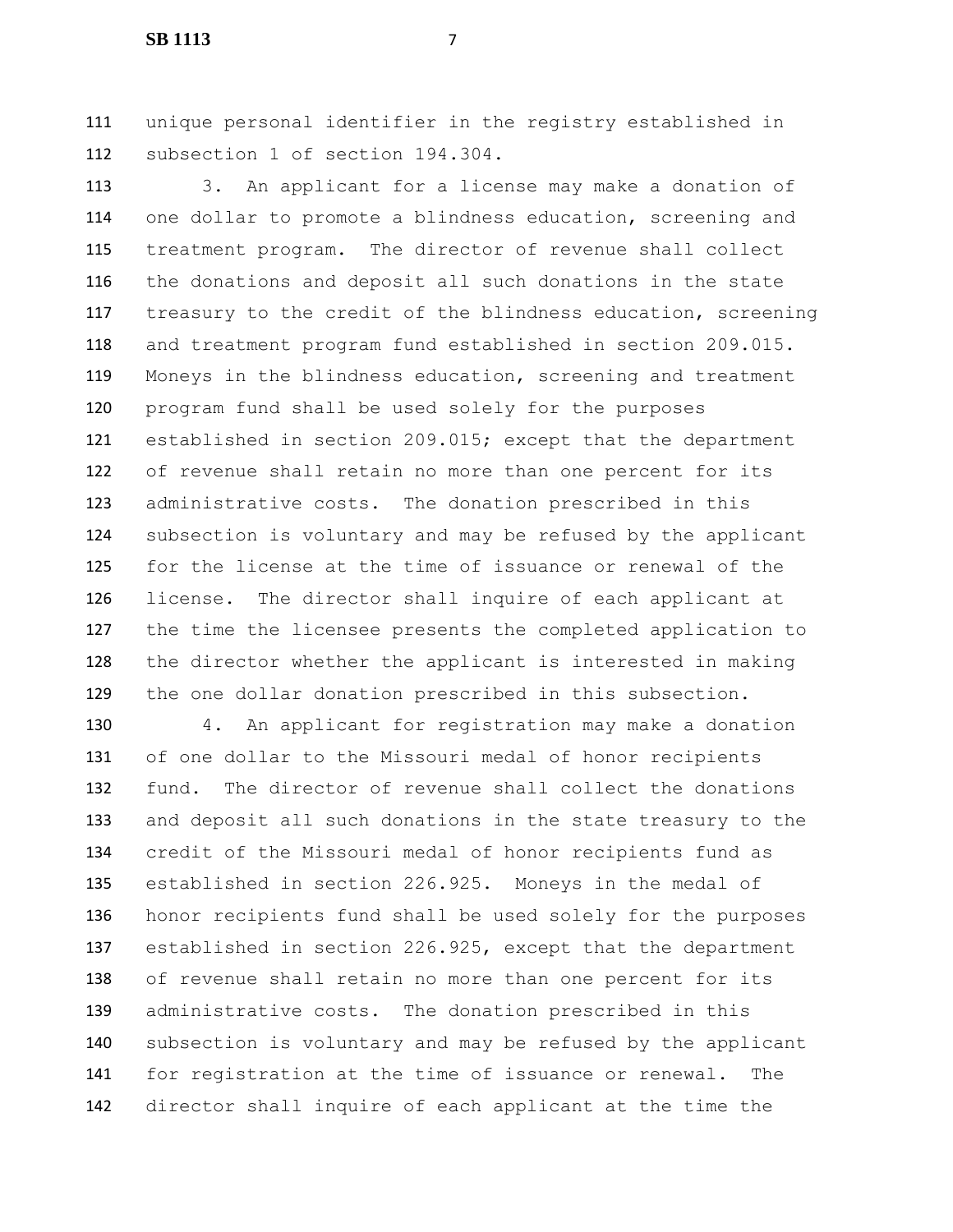applicant presents the completed application to the director whether the applicant is interested in making the one dollar donation prescribed in this subsection.

 5. Beginning July 1, 2005, the director shall deny the driving privilege of any person who commits fraud or deception during the examination process or who makes application for an instruction permit, driver's license, or nondriver's license which contains or is substantiated with false or fraudulent information or documentation, or who knowingly conceals a material fact or otherwise commits a fraud in any such application. The period of denial shall be one year from the effective date of the denial notice sent by the director. The denial shall become effective ten days after the date the denial notice is mailed to the person. The notice shall be mailed to the person at the last known address shown on the person's driving record. The notice shall be deemed received three days after mailing unless returned by the postal authorities. No such individual shall reapply for a driver's examination, instruction permit, driver's license, or nondriver's license until the period of denial is completed. No individual who is denied the driving privilege under this section shall be eligible for a limited driving privilege issued under section 302.309.

 6. All appeals of denials under this section shall be made as required by section 302.311.

 7. The period of limitation for criminal prosecution under this section shall be extended under subdivision (1) of subsection 3 of section 556.036.

 8. The director may promulgate rules and regulations necessary to administer and enforce this section. No rule or portion of a rule promulgated pursuant to the authority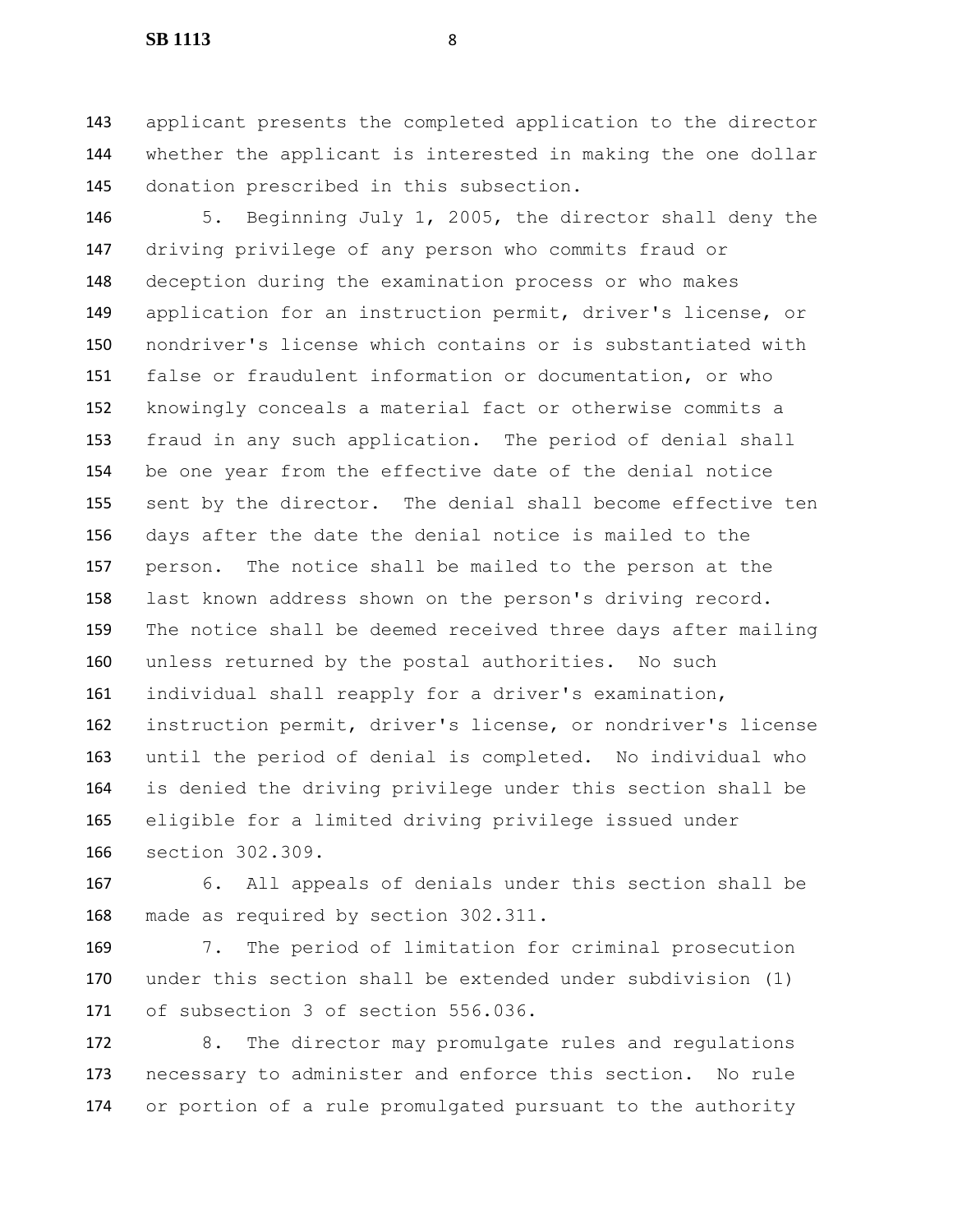of this section shall become effective unless it has been promulgated pursuant to chapter 536.

 9. Notwithstanding any provision of this chapter that requires an applicant to provide proof of Missouri residency for renewal of a noncommercial driver's license, noncommercial instruction permit, or nondriver's license, an applicant who is sixty-five years and older and who was previously issued a Missouri noncommercial driver's license, noncommercial instruction permit, or Missouri nondriver's license is exempt from showing proof of Missouri residency.

 10. Notwithstanding any provision of this chapter, for the renewal of a noncommercial driver's license, noncommercial instruction permit, or nondriver's license, a photocopy of an applicant's United States birth certificate along with another form of identification approved by the department of revenue, including, but not limited to, United States military identification or United States military discharge papers, shall constitute sufficient proof of Missouri citizenship.

 11. Notwithstanding any other provision of this chapter, if an applicant does not meet the requirements of subsection 9 of this section and does not have the required documents to prove Missouri residency, United States naturalization, or lawful immigration status, the department may issue a one-year driver's license renewal. This one- time renewal shall only be issued to an applicant who previously has held a Missouri noncommercial driver's license, noncommercial instruction permit, or nondriver's license for a period of fifteen years or more and who does not have the required documents to prove Missouri residency, United States naturalization, or lawful immigration status. After the expiration of the one-year period, no further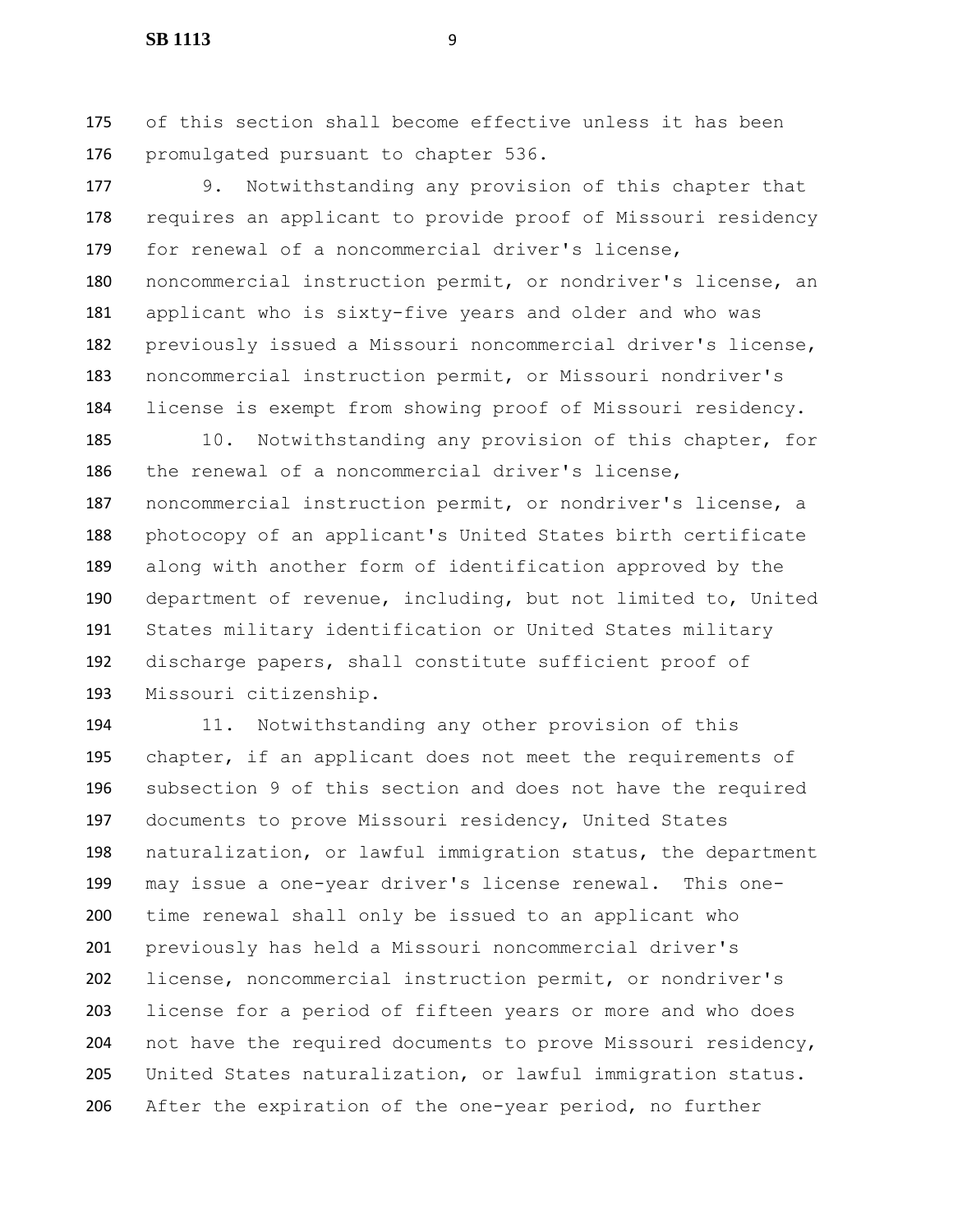renewal shall be provided without the applicant producing proof of Missouri residency, United States naturalization, or lawful immigration status.

 **302.212. 1. Notwithstanding any other provision of law to the contrary, beginning January 1, 2024, every applicant for a driver's license or an intermediate driver's license who has never held a driver's license issued by the state of Missouri or any other state or territory of the United States or foreign country shall successfully complete a driver's education program approved by the Missouri highways and transportation commission.**

 **2. No application for a license for the operation of a motor vehicle, or an intermediate license, shall be accepted from any person who has never held a driver's license issued by the state of Missouri or any other state or territory of the United States or foreign country unless there is also submitted with the application, on a form approved by the department of revenue, written evidence of successful completion by the applicant of one of the following:**

 **(1) A driver's education course meeting the requirements of sections 170.023 and 170.026; or**

 **(2) A driver's education program approved by the Missouri highways and transportation commission as provided under section 302.214, which was completed not more than ninety days prior to the date of the application.**

 **3. The educational requirements of this section shall be in addition to the licensing requirements for an intermediate driver's license under section 302.178.**

 **302.214. 1. The department of transportation shall enter into agreements with public or private institutions or organizations to provide driver's education programs free of charge to persons who have never held a driver's license**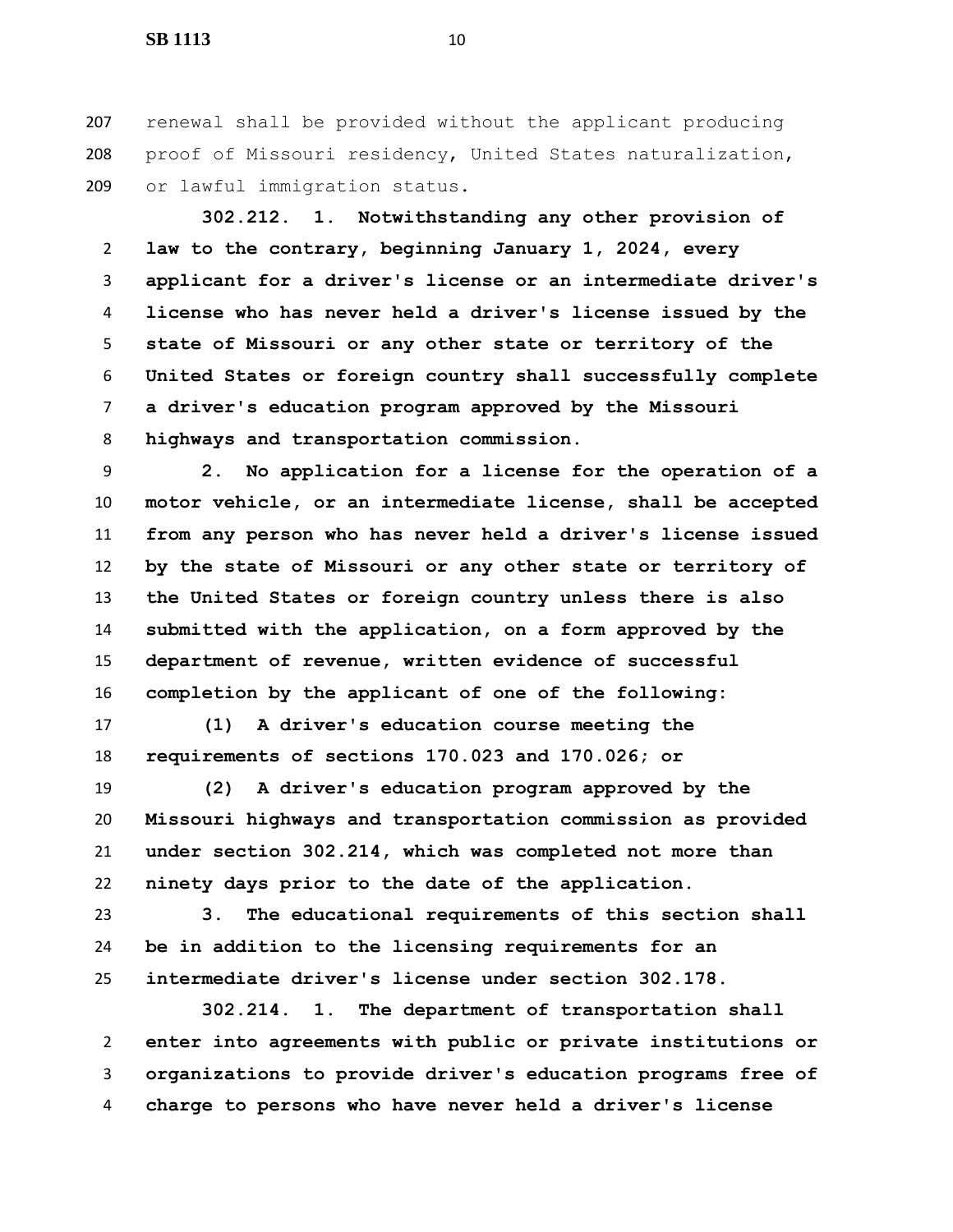**issued by the state of Missouri or any other state or territory of the United States or foreign country. Moneys for such contracts shall be allocated from the driver's education and training fund established under section 302.216.**

 **2. Prior to August 1, 2023, the Missouri highways and transportation commission shall establish a process for certification and approval of public or private institutions or organizations offering private driving instruction, including a process for instructor certification. The commission shall maintain a list of approved entities.**

 **3. In order to qualify for certification by the Missouri highways and transportation commission, an entity's program of instruction shall meet or exceed the most current American Driver and Traffic Safety Education Association's Novice Driver Education Curriculum Standards for classroom and behind-the-wheel instruction.**

 **4. Upon certification by the commission, a driver's education program shall be placed on the approved driver's education list compiled by the Missouri highways and transportation commission and submitted to the department of revenue. A student's successful completion of an approved driver's education course shall satisfy the driver's education licensing requirement established under section 302.212.**

 **5. The department of transportation may promulgate rules to implement the provisions of this section. Any rule or portion of a rule, as that term is defined in section 536.010, that is created under the authority delegated in this section shall become effective only if it complies with and is subject to all of the provisions of chapter 536 and, if applicable, section 536.028. This section and chapter**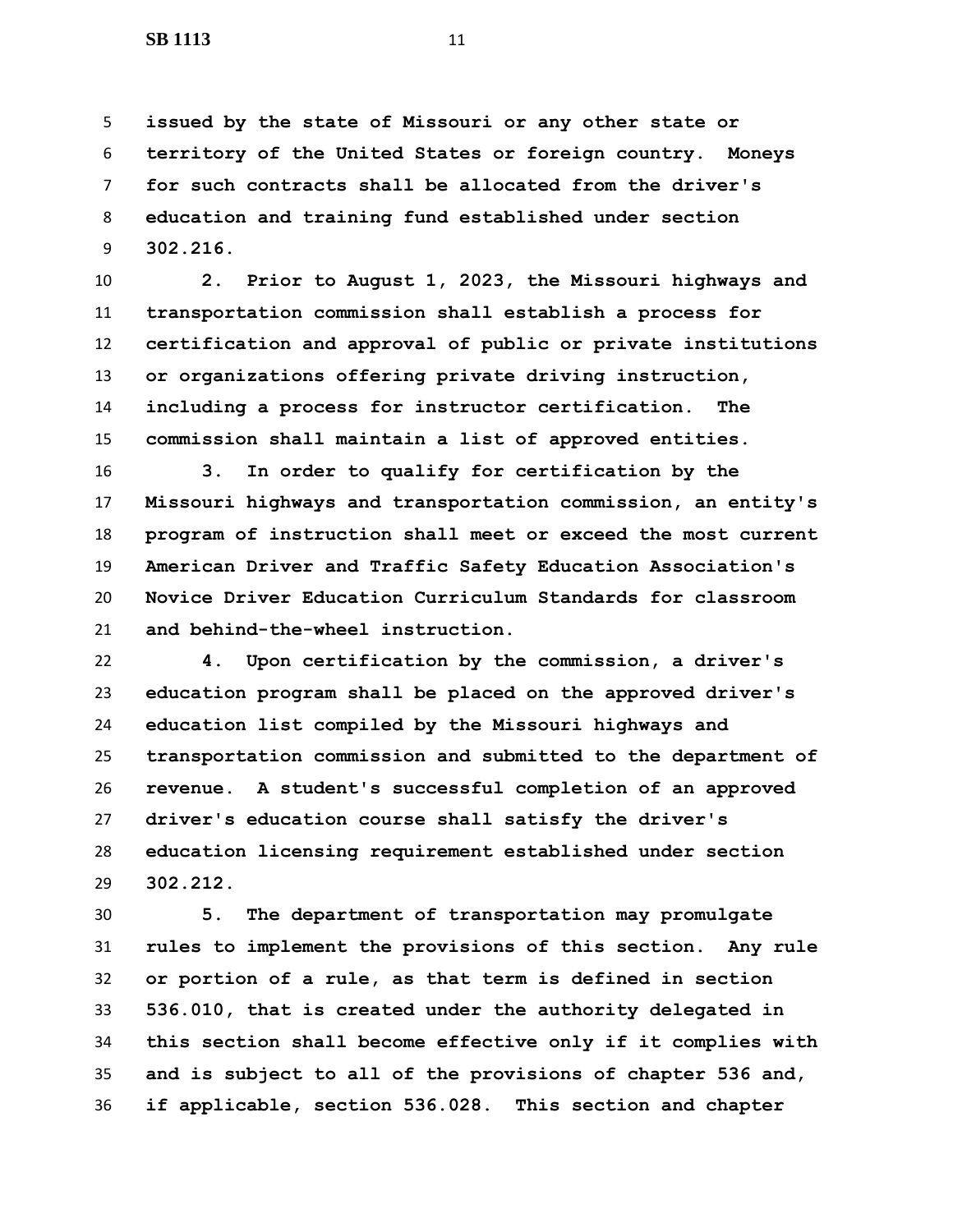**536 are nonseverable, and if any of the powers vested with the general assembly pursuant to chapter 536 to review, to delay the effective date, or to disapprove and annul a rule are subsequently held unconstitutional, then the grant of rulemaking authority and any rule proposed or adopted after August 28, 2022, shall be invalid and void.**

 **302.216. 1. (1) There is hereby created in the state treasury the "Driver's Education Training Fund", which shall consist of moneys collected pursuant to appropriations of the general assembly, federal grants, private donations, and other moneys designated for the driver's education training programs established under sections 170.023, 170.026, and 302.214. The state treasurer shall be custodian of the fund. In accordance with sections 30.170 and 30.180, the state treasurer may approve disbursements. The fund shall be a dedicated fund and money in the fund shall be used solely by the Missouri highways and transportation commission for the purpose of funding driver's education programs established under sections 170.023, 170.026, and 302.214.**

 **(2) Notwithstanding the provisions of section 33.080 to the contrary, any moneys remaining in the fund at the end of the biennium shall not revert to the credit of the general revenue fund.**

 **(3) The state treasurer shall invest moneys in the fund in the same manner as other funds are invested. Any interest and moneys earned on such investments shall be credited to the fund.**

 **2. The department of transportation shall promulgate all necessary rules and regulations to establish a procedure for allocation of funds under this section. Any rule or portion of a rule, as that term is defined in section**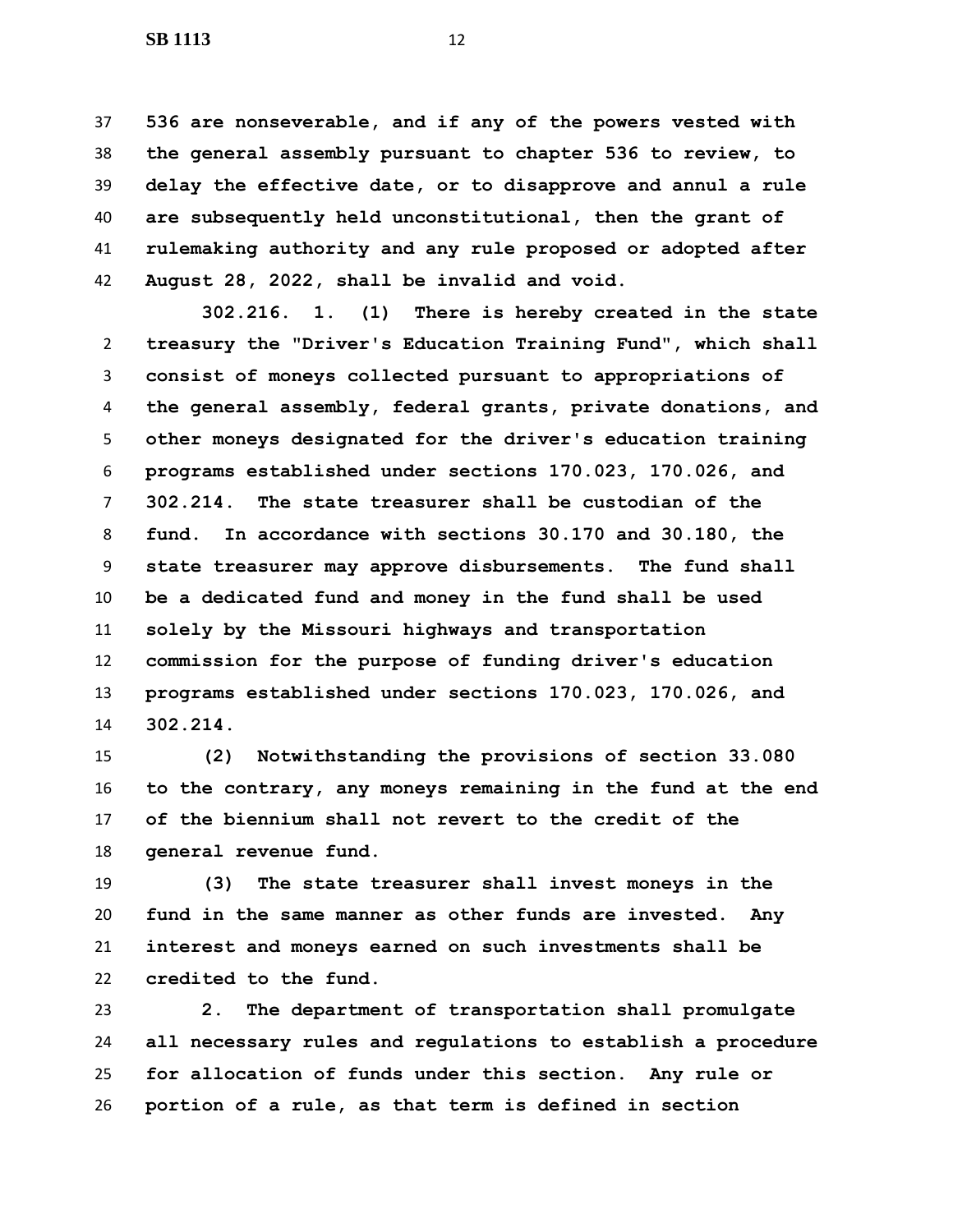**536.010, that is created under the authority delegated in this section shall become effective only if it complies with and is subject to all of the provisions of chapter 536 and, if applicable, section 536.028. This section and chapter 536 are nonseverable, and if any of the powers vested with the general assembly pursuant to chapter 536 to review, to delay the effective date, or to disapprove and annul a rule are subsequently held unconstitutional, then the grant of rulemaking authority and any rule proposed or adopted after August 28, 2022, shall be invalid and void.**

 **302.218. Under section 23.253, RSMo, of the Missouri sunset act:**

 **(1) The provisions of the new program authorized under sections 170.023 and 173.026 and sections 302.212 to 302.216 shall automatically sunset six years after the effective date of sections 170.023 and 173.026 and sections 302.212 to 302.216 unless reauthorized by an act of the general assembly;**

 **(2) If such program is reauthorized, the program authorized under sections 170.023 and 173.026 and sections 302.212 to 302.216 shall automatically sunset twelve years after the effective date of the reauthorization of sections 170.023 and 173.026 and sections 302.212 to 302.216; and**

 **(3) Sections 170.023 and 173.026 and sections 302.212 to 302.216 shall terminate on September first of the calendar year immediately following the calendar year in which the program authorized under sections 170.023 and 173.026 and sections 302.212 to 302.216 is sunset.**

 **Section 1. If any provision of sections 170.023 and 173.026 and sections 302.212 to 302.218 or the application thereof to any person or circumstance is held invalid, such determination shall not affect the provisions or**